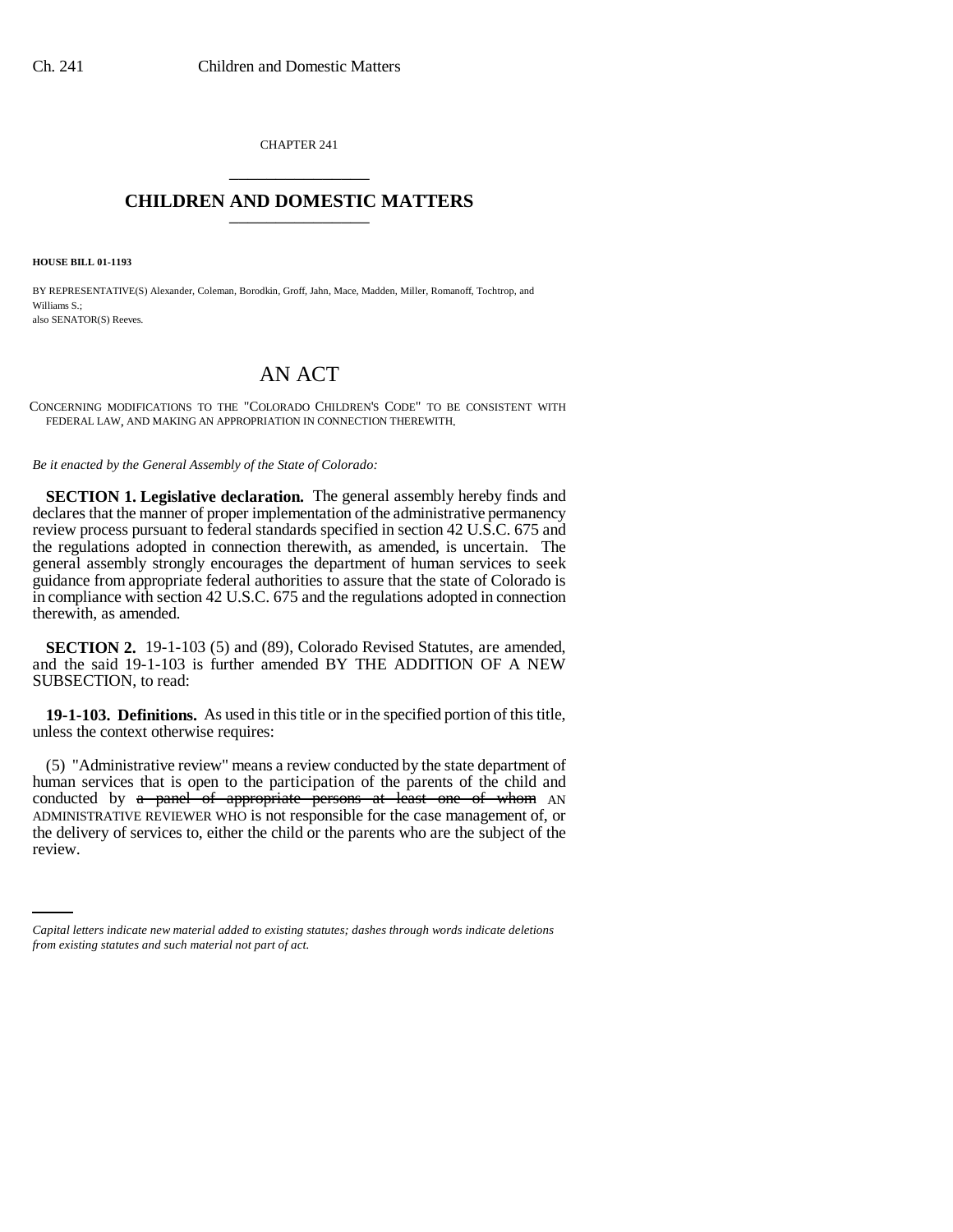(83.5) "PERMANENCY HEARING" MEANS A HEARING IN WHICH THE PERMANENCY PLAN FOR A CHILD IN FOSTER CARE IS DETERMINED BY THE COURT.

(89) "Reasonable efforts", as used in article ARTICLES 1, 2, AND 3 of this title, means the exercise of diligence and care throughout the state of Colorado for children who are in out-of-home placement, or are at imminent risk of out-of-home placement. to provide, purchase, or develop the supportive and rehabilitative services to the family that are required both to prevent unnecessary placement of children outside of such children's homes and to foster, whenever appropriate, the safe reunification of children with the families of such children. In determining whether reasonable efforts are IT IS appropriate TO PROVIDE, PURCHASE, OR DEVELOP THE SUPPORTIVE AND REHABILITATIVE SERVICES THAT ARE REQUIRED TO PREVENT UNNECESSARY PLACEMENT OF A CHILD OUTSIDE OF A CHILD'S HOME OR TO FOSTER THE SAFE REUNIFICATION OF A CHILD WITH A CHILD'S FAMILY, as described in section 19-3-208, OR WHETHER IT IS APPROPRIATE TO FIND AND FINALIZE AN ALTERNATIVE PERMANENT PLAN FOR A CHILD, and in making such reasonable efforts, the child's health and safety shall be the paramount concern. Services provided by a county or city and county in accordance with section 19-3-208 are deemed to meet the reasonable effort standard described in this subsection (89). Nothing in this subsection (89) shall be construed to conflict with federal law.

**SECTION 3.** 19-1-115 (6), Colorado Revised Statutes, is amended, and the said 19-1-115 is further amended BY THE ADDITION OF A NEW SUBSECTION, to read:

**19-1-115. Legal custody - guardianship - placement out of the home.** (6) If ANY TIME the court enters an order removing a child from the home, EVEN TEMPORARILY, or continuing a child in a placement out of the home pursuant to this title, said order shall contain specific findings, if warranted by the evidence, as follows:

(a) That continuation of the child in the home would be contrary to the child's best interests;

(b) THAT THERE HAS BEEN COMPLIANCE WITH REASONABLE EFFORTS REQUIREMENTS REGARDING REMOVAL OF THE CHILD FROM THE HOME, AS FOLLOWS:

(I) That reasonable efforts have been made to prevent or eliminate the need for removal of the child from the home; or

(II) That an emergency situation exists which requires the immediate temporary removal of the child from the home and that it is reasonable not to make efforts to prevent removal of the child from the home due to the emergency situation IT IS REASONABLE THAT PREVENTATIVE EFFORTS NOT BE PROVIDED DUE TO THE EMERGENCY SITUATION; OR

(III) THAT REASONABLE EFFORTS TO PREVENT THE CHILD'S REMOVAL FROM THE HOME ARE NOT REQUIRED BECAUSE OF THE EXISTENCE OF A CIRCUMSTANCE DESCRIBED IN SUBSECTION (7) OF THIS SECTION;

(c) That reasonable efforts have been made or will be made to reunite the child and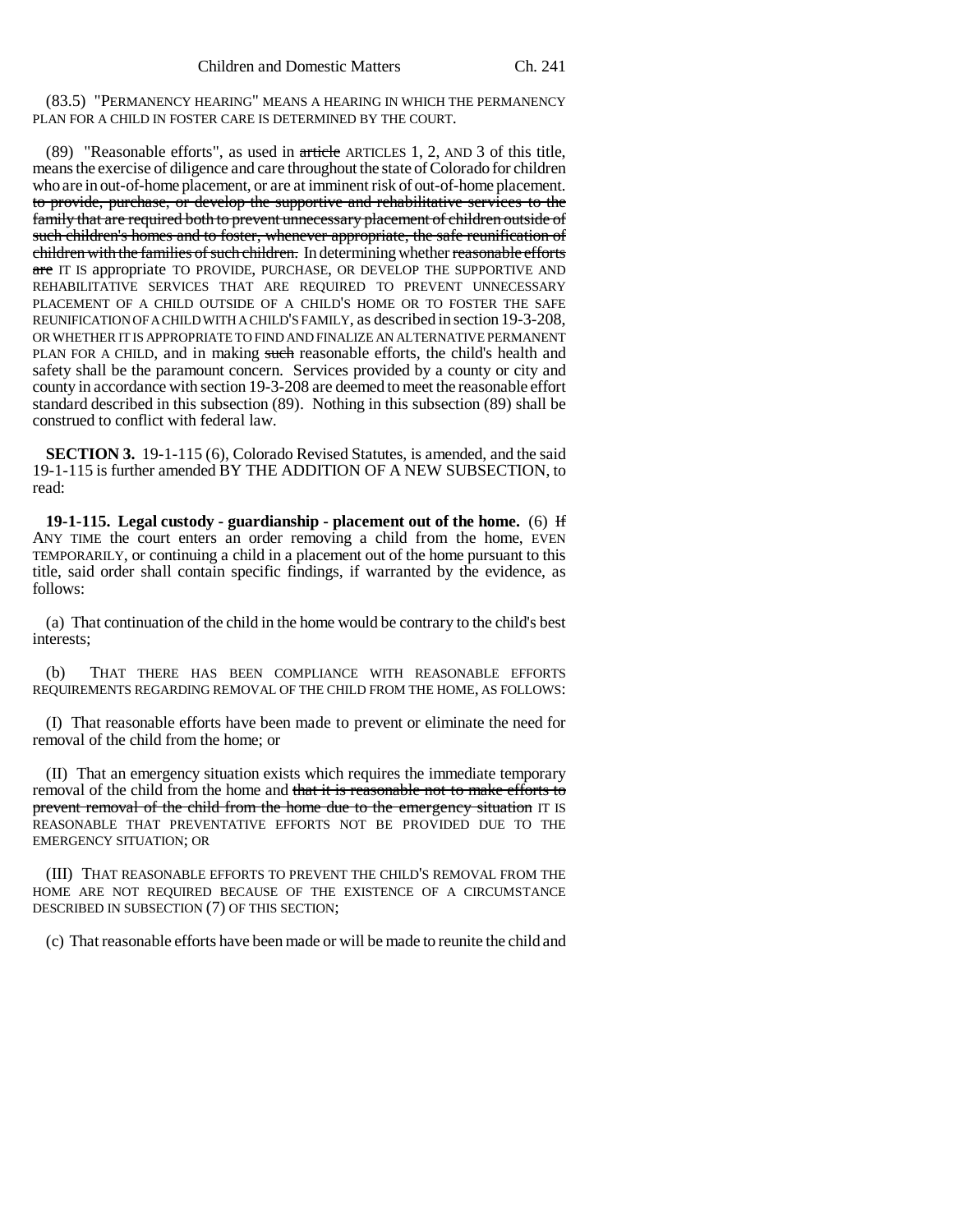the family or that efforts to reunite the child and the family have failed OR THAT REASONABLE EFFORTS TO REUNITE THE CHILD AND THE FAMILY ARE NOT REQUIRED PURSUANT TO SUBSECTION (7) OF THIS SECTION; and

(d) That procedural safeguards with respect to parental rights have been applied in connection with the removal of the child from the home, a change in the child's placement out of the home, and any determination affecting parental visitation.

(7) REASONABLE EFFORTS ARE NOT REQUIRED TO PREVENT THE CHILD'S REMOVAL FROM THE HOME OR TO REUNIFY THE CHILD AND THE FAMILY IN THE FOLLOWING CIRCUMSTANCES:

(a) WHEN THE COURT FINDS THAT THE PARENT HAS SUBJECTED THE CHILD TO AGGRAVATED CIRCUMSTANCES AS DESCRIBED IN SECTIONS 19-3-604 (1) AND (2); OR

(b) WHEN THE PARENTAL RIGHTS OF THE PARENT WITH RESPECT TO A SIBLING OF THE CHILD HAVE BEEN INVOLUNTARILY TERMINATED; OR

(c) WHEN THE COURT FINDS THAT THE PARENT HAS BEEN CONVICTED OF ANY OF THE FOLLOWING CRIMES:

(I) MURDER OF ANOTHER CHILD OF THE PARENT;

(II) VOLUNTARY MANSLAUGHTER OF ANOTHER CHILD OF THE PARENT;

(III) AIDING, ABETTING, OR ATTEMPTING THE COMMISSION OF OR CONSPIRING OR SOLICITING TO COMMIT THE CRIMES IN SUBPARAGRAPHS (I) AND (II) OF THIS PARAGRAPH (c); OR

(IV) A FELONY ASSAULT THAT RESULTED IN SERIOUS BODILY INJURY TO THE CHILD OR TO ANOTHER CHILD OF THE PARENT.

**SECTION 4.** 19-2-508 (3) (a) (VII), Colorado Revised Statutes, is amended to read:

**19-2-508. Detention and shelter - hearing - time limits - findings - review confinement with adult offenders - restrictions.** (3) (a) (VII) If the court orders further detention of a juvenile pursuant to the provisions of this section, said order shall contain specific findings as follows:

(A) Whether continuation PLACEMENT of the juvenile in OUT OF his or her home would be in the juvenile's and the community's best interests;

(B) Whether reasonable efforts have been made to prevent or eliminate the need for removal of the juvenile from the home, or whether such efforts are unnecessary IT IS REASONABLE THAT SUCH EFFORTS NOT BE PROVIDED due to the existence of an emergency situation that requires the immediate removal of the juvenile from the home, OR WHETHER SUCH EFFORTS NOT BE REQUIRED DUE TO THE CIRCUMSTANCES DESCRIBED IN SECTION 19-1-115 (7); and

(C) Whether procedural safeguards to preserve parental rights have been applied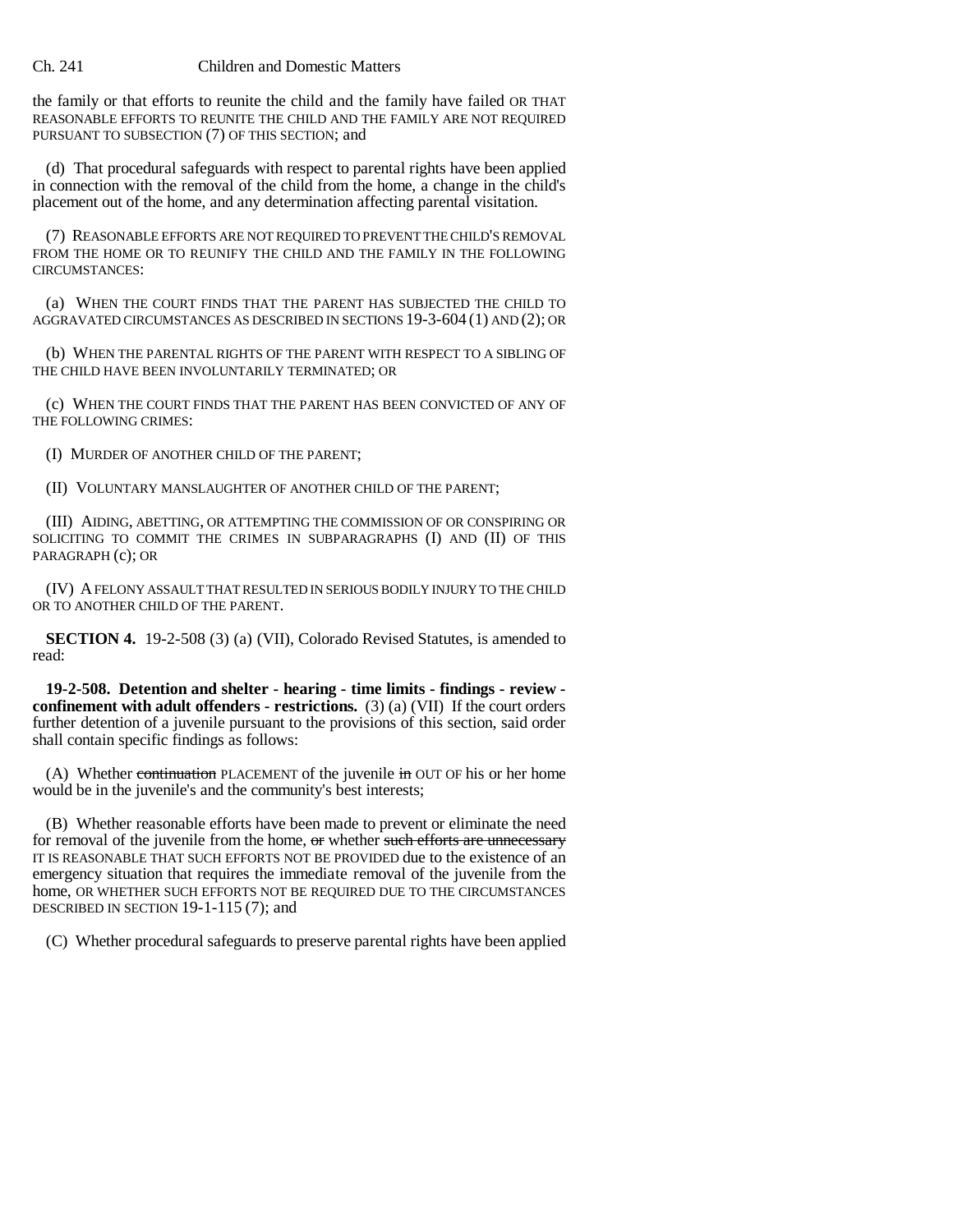in connection with the removal of the juvenile from the home, any change in the juvenile's placement in a community placement, or any determination affecting parental visitation of the juvenile.

**SECTION 5.** 19-2-906.5, Colorado Revised Statutes, is amended to read:

**19-2-906.5. Orders - community placement - reasonable efforts required reviews.** (1) If the court sentences a juvenile to a community placement pursuant to the provisions of this article, said order shall contain specific findings as follows:

(a) Whether continuation PLACEMENT of the juvenile in OUT OF the home would be in the juvenile's and the community's best interests;

(b) Whether reasonable efforts have been made to prevent or eliminate the need for removal of the juvenile from the home, or whether such efforts are unnecessary IT IS REASONABLE THAT SUCH EFFORTS NOT BE PROVIDED due to the existence of an emergency situation that requires the immediate removal of the juvenile from the home, OR WHETHER SUCH EFFORTS NOT BE REQUIRED DUE TO THE CIRCUMSTANCES DESCRIBED IN SECTION 19-1-115 (7); and

(c) Whether procedural safeguards to preserve parental rights have been applied in connection with the removal of the juvenile from the home, any change in the juvenile's community placement, or any determination affecting parental visitation.

(2) (a) Every six months after the sentencing hearing provided in section 19-2-906, the court shall hold a hearing to review any order of community placement or, if there is no objection by any party to the action, the court may require the department of human services to conduct an administrative review. The entity conducting SCHEDULING the review shall provide notice of the review to the juvenile, the juvenile's parents or guardian, any service providers working with the juvenile, the juvenile's guardian ad litem, if one has been appointed, and all attorneys of record to allow appearances of any of said persons at the review. At the review conducted pursuant to this subsection (2), the reviewing entity shall determine:

(I) Whether continued community placement is in the best interests of the juvenile and the community;

(II) Whether the juvenile's safety is protected in the community placement;

(III) Whether reasonable efforts have been made to return the juvenile to the home or whether the juvenile should be permanently removed from his or her home;

(IV) Whether continued community placement is necessary and appropriate;

(V) Whether there has been compliance with the juvenile's case plan;

(VI) Whether progress has been made toward alleviating or mitigating the causes that necessitated the community placement; and

(VII) Whether there is a date projected by which the juvenile will be returned and safely maintained in his or her home, placed for legal guardianship, or transitioned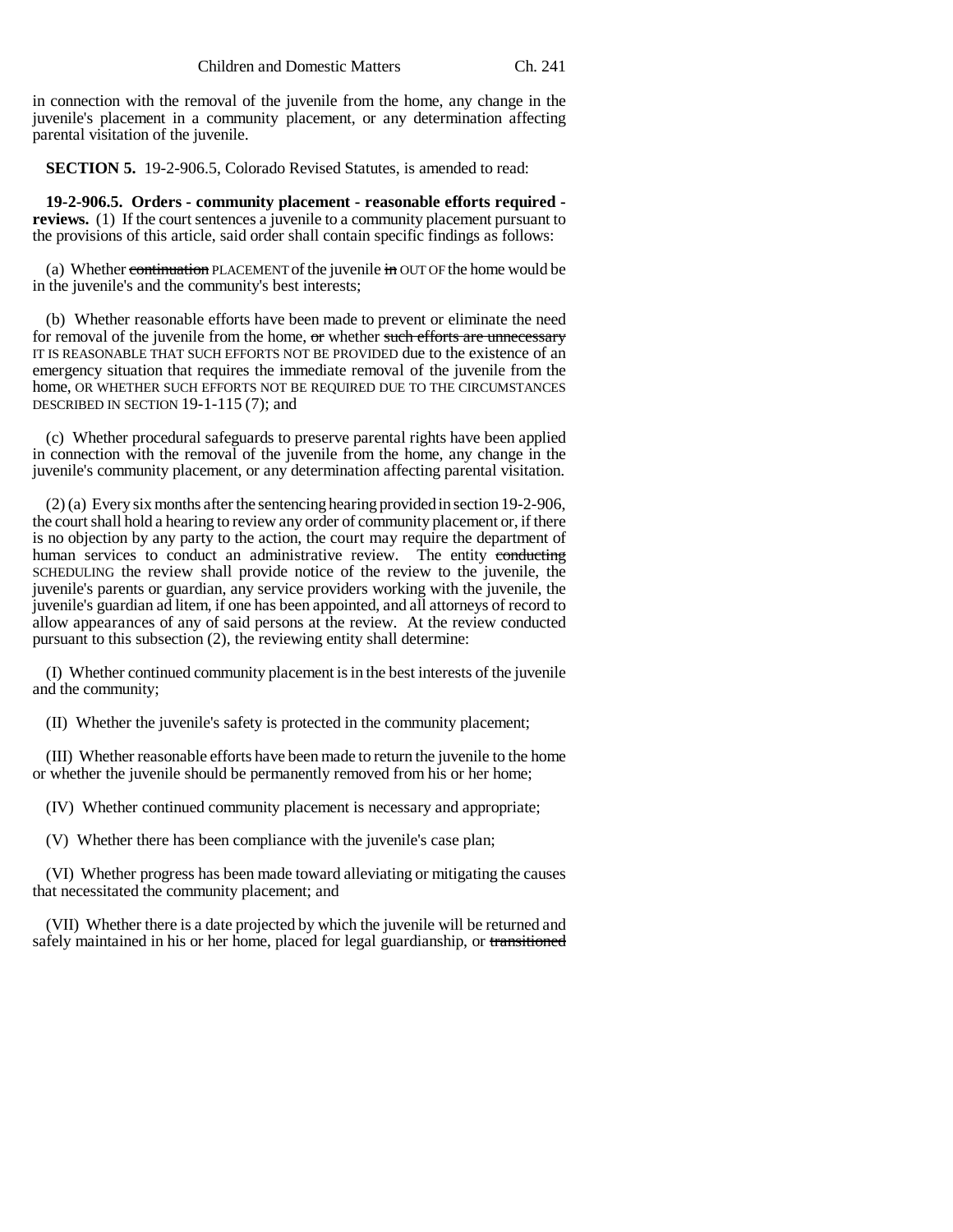into independent living PLACED IN A PLANNED PERMANENT LIVING ARRANGEMENT.

(b) If the juvenile resides in a placement out of state, the entity conducting the review shall make a determination that the out-of-state placement continues to be appropriate and in the best interests of the juvenile.

(c) If the review is conducted by the department of human services as an administrative review, the department shall forward a copy of the findings required in paragraph (a) of this subsection (2) to the appropriate judicial district.

(3) (a) If the juvenile is placed in a community placement for a period of twelve months or longer, the court shall conduct a permanency hearing to review the order of community placement within said twelve months AND EVERY TWELVE MONTHS THEREAFTER FOR AS LONG AS THE JUVENILE REMAINS UNDER AN ORDER OF COMMUNITY PLACEMENT or, if there is no objection by any party to the action, after notice to the juvenile, the juvenile's parents or guardian, any service providers working with the juvenile, the juvenile's guardian ad litem, if one has been appointed, and all attorneys of record, the court may require the department of human services to conduct a permanency review. At the permanency review, the entity conducting the review shall make determinations as to the following:

(I) Whether continued community placement is in the best interests of the juvenile and the community;

(II) Whether the juvenile's safety is protected in the community placement;

(III) Whether reasonable efforts have been made to find a safe and permanent placement for the juvenile FINALIZE THE JUVENILE'S PERMANENCY PLAN THAT IS IN EFFECT AT THAT TIME;

(IV) Whether continued community placement is necessary and appropriate;

(V) Whether there has been compliance with the juvenile's case plan;

(VI) Whether progress has been made toward alleviating or mitigating the causes that necessitated the community placement; and

(VII) Whether there is a date projected by which the juvenile will be returned and safely maintained in his or her home, placed for legal guardianship, or transitioned into independent living PLACED IN A PLANNED PERMANENT LIVING ARRANGEMENT.

(b) If the juvenile resides in a placement out of state, the entity conducting the review shall make a determination that the out-of-state placement continues to be appropriate and in the best interests of the juvenile.

(c) If the review is conducted by the department of human services as an administrative review, the department shall forward a copy of the findings required in paragraph (a) of this subsection (3) to the appropriate judicial district.

**SECTION 6.** 19-2-915, Colorado Revised Statutes, is amended to read: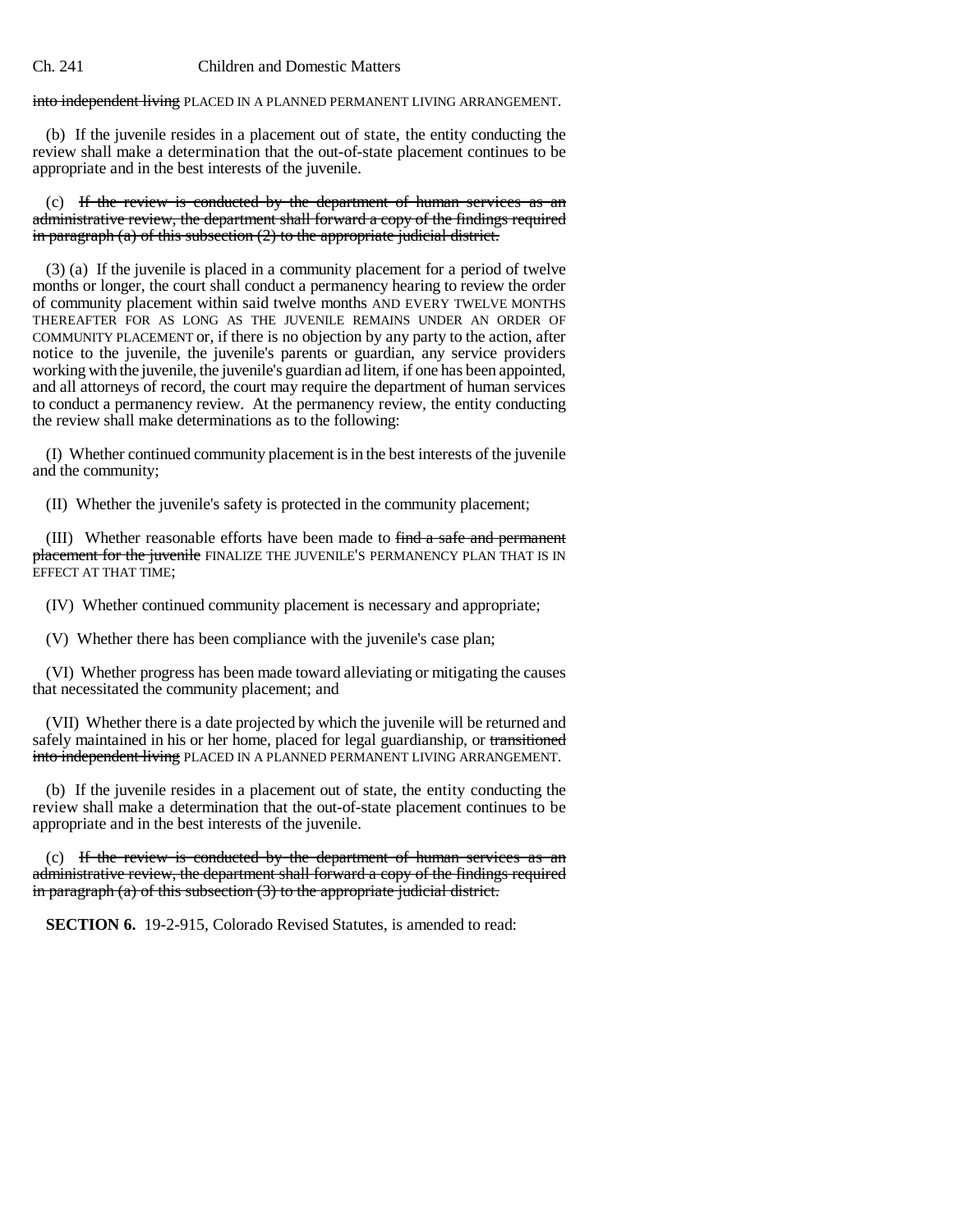**19-2-915. Sentencing - legal custody - social services.** Except as otherwise provided in section 19-2-601 for an aggravated juvenile offender, the court, following the criteria for out-of-home placement established pursuant to section 19-2-212, may place legal custody of the juvenile in the county department of social services. or a child placement agency for placement in a family child care home, foster care home, or a child care center.

**SECTION 7.** 19-3-203 (3), Colorado Revised Statutes, is amended to read:

**19-3-203. Guardian ad litem.** (3) The guardian ad litem shall be charged in general with the representation of the child's interests. To that end, the guardian ad litem shall make such further investigations as the guardian ad litem deems necessary to ascertain the facts and shall talk with or observe the child involved, examine and cross-examine witnesses in both the adjudicatory and dispositional hearings, introduce and examine the guardian ad litem's own witnesses, make recommendations to the court concerning the child's welfare, appeal matters to the court of appeals or the supreme court, and participate further in the proceedings to the degree necessary to adequately represent the child. In addition, the guardian ad litem, if in the best interest of the child, shall seek to assure that reasonable efforts are being made to prevent unnecessary placement of the child out of the home and to facilitate reunification of the child with the child's family OR, IF REUNIFICATION IS NOT POSSIBLE, TO FIND ANOTHER SAFE AND PERMANENT LIVING ARRANGEMENT FOR THE CHILD. In determining whether said reasonable efforts are made with respect to a child, and in making such reasonable efforts, the child's health and safety shall be the paramount concern.

**SECTION 8.** 19-3-403 (3.6), Colorado Revised Statutes, is amended to read:

**19-3-403. Temporary custody - hearing - time limits - restriction.** (3.6) At the hearing, information may be supplied to the court in the form of written or oral reports, affidavits, testimony, or other relevant information that the court may wish to receive. Any information having probative value may be received by the court, regardless of its admissibility under the Colorado rules of evidence. The court shall advise the parents of the child that the child may be placed with the child's grandparent, aunt, uncle, brother, or sister if in the court's opinion such placement is appropriate and in the child's best interests. The court shall order the parents to provide, within fifteen days after the hearing, the names, addresses, and telephone numbers, if known, of any relatives. The court may order a county department of social services to make reasonable and timely efforts to contact such identified relatives within ninety days after the hearing about placement possibilities for the child unless the court determines there is good cause not to notify or good cause to delay the notification of such relatives. The court may consider and give preference to giving temporary custody to the child's grandparent or such other relative who is appropriate, capable, willing, and available for care if in the best interests of the child and if the court finds that there is no suitable birth or adoptive parent available, with due diligence having been exercised in attempting to locate any such birth or adoptive parent. The court may place or continue custody with the county department of social services if the court is satisfied from the information presented at the hearing that such custody is appropriate and in the child's best interests, or the court may enter such other orders as are appropriate. IF THE COURT ENTERS AN ORDER REMOVING A CHILD FROM THE HOME OR CONTINUING A CHILD IN A PLACEMENT OUT OF THE HOME,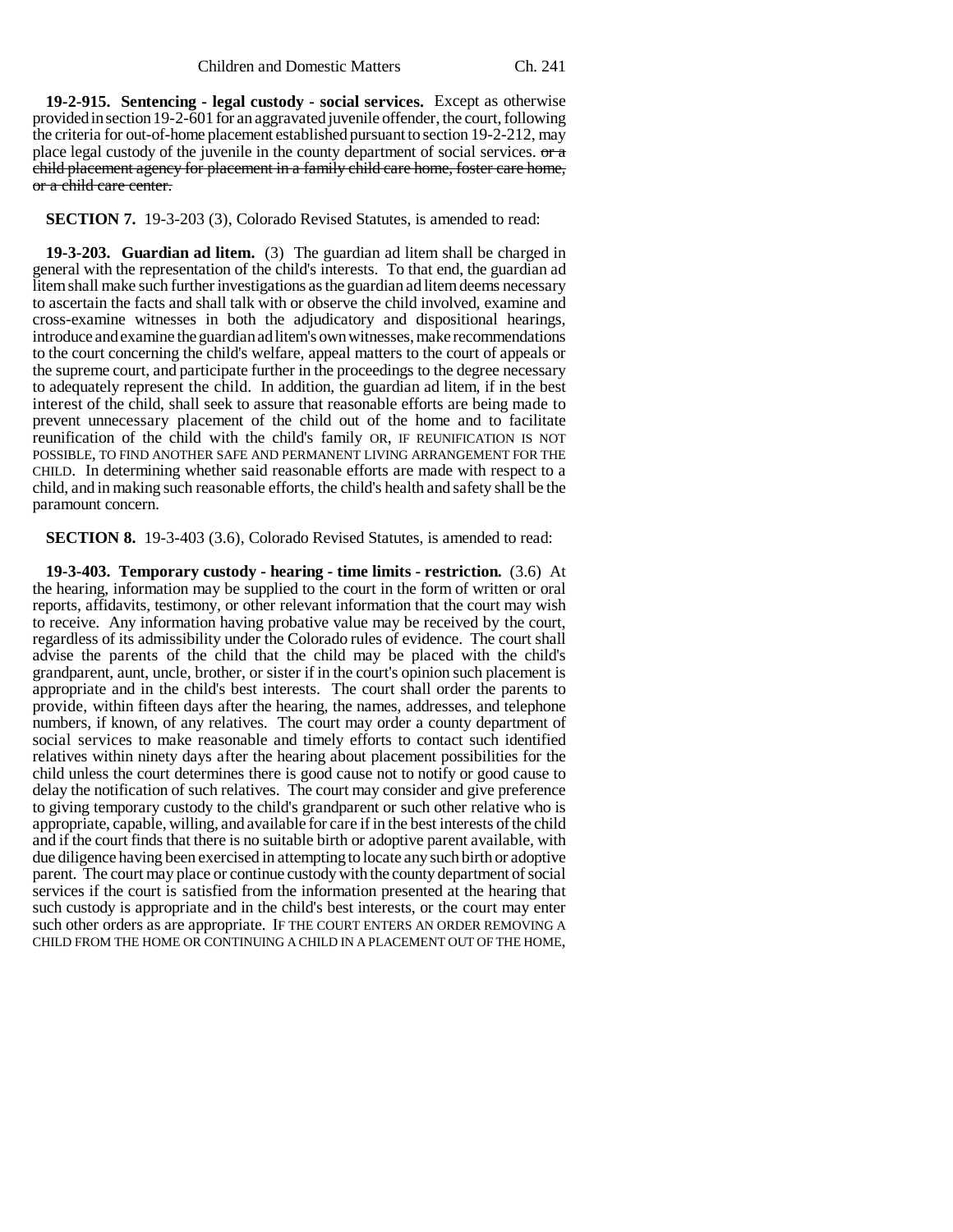the court shall make a finding that reasonable efforts have been made to prevent unnecessary out-of-home placement if the evidence supports such a finding. In the alternative, if the evidence supports such a finding, the court shall make a finding that the child is seriously endangered and an emergency situation exists which makes it reasonable not to make reasonable efforts to prevent the removal of such child. THE FINDINGS REQUIRED PURSUANT TO SECTION 19-1-115 (6), IF SUCH FINDINGS ARE WARRANTED BY THE EVIDENCE.

**SECTION 9.** 19-3-508 (2), Colorado Revised Statutes, is amended to read:

**19-3-508. Neglected or dependent child - disposition - concurrent planning.** (2) Before a disposition other than that provided in paragraph (a) of subsection  $(1)$ of this section is made, it shall be made to appear ESTABLISHED by a preponderance of the evidence that a separation of the child from the parents or guardian is in the best interests of the child.

**SECTION 10.** 19-3-604 (1) (b) (V) and (1) (b) (VI), Colorado Revised Statutes, are amended, and the said 19-3-604 (1) (b) is further amended BY THE ADDITION OF A NEW SUBPARAGRAPH, to read:

**19-3-604. Criteria for termination.** (1) The court may order a termination of the parent-child legal relationship upon the finding by clear and convincing evidence of any one of the following:

(b) That the child is adjudicated dependent or neglected and the court finds that no appropriate treatment plan can be devised to address the unfitness of the parent or parents. In making such a determination, the court shall find one of the following as the basis for unfitness:

(V) An identifiable pattern of habitual abuse to which THE CHILD OR another child has been subjected and, as a result of which, a court has adjudicated another child as neglected or dependent based upon allegations of sexual or physical abuse, or a court of competent jurisdiction has determined that such abuse has caused the death of another child;

(VI) An identifiable pattern of sexual abuse of the child; OR

(VII) THE TORTURE OF OR EXTREME CRUELTY TO THE CHILD, A SIBLING OF THE CHILD, OR ANOTHER CHILD OF EITHER PARENT.

**SECTION 11.** 19-3-702, Colorado Revised Statutes, is amended to read:

**19-3-702. Permanency hearing - periodic reviews.** (1) In order to provide stable permanent homes for children in as short a time as possible, a court on its own motion or upon motion brought by any party shall conduct a permanency hearing if a child cannot be returned home under section 19-1-115 (4) (b) for the purpose of making a determination regarding the future status of the child. Such permanency hearing shall be held as soon as possible following the dispositional hearing but shall be held no later than twelve months after the date the child is considered to have entered foster care and from time to time as deemed necessary by the court; except that, NO LATER THAN EVERY TWELVE MONTHS THEREAFTER WHILE THE CHILD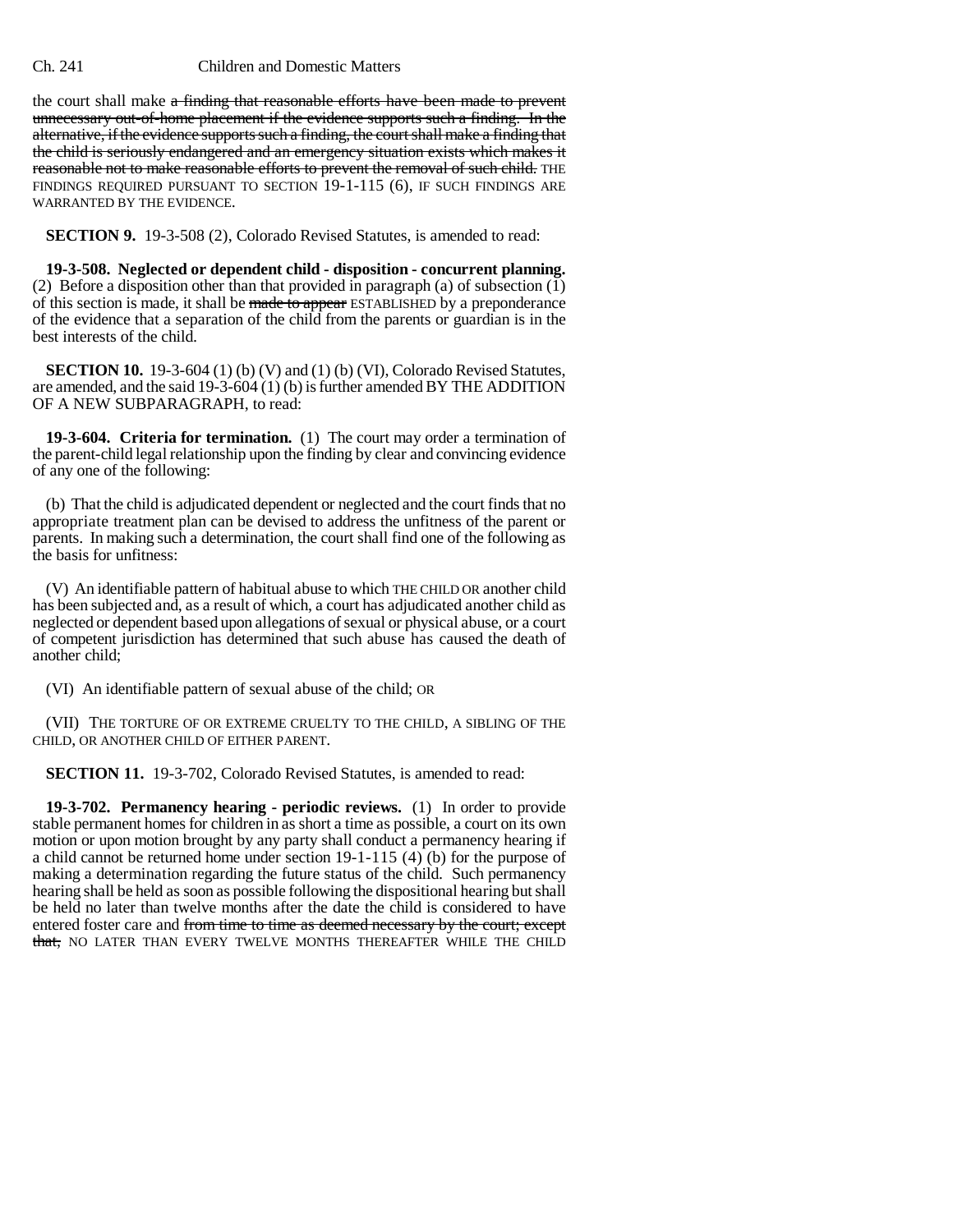REMAINS IN OUT-OF-HOME PLACEMENT, OR MORE FREQUENTLY AS DEEMED NECESSARY BY THE COURT. IF THE COURT FINDS THAT REASONABLE EFFORTS TO REUNIFY THE CHILD AND THE PARENT ARE NOT REQUIRED PURSUANT TO SECTION 19-1-115 (7), A PERMANENCY HEARING SHALL BE HELD WITHIN THIRTY DAYS OF THE FINDING. In a county designated pursuant to section 19-1-123, if the child is under six years of age at the time a petition is filed in accordance with section 19-3-501 (2), such permanency hearing shall be held no later than three months after the decree of disposition of the child. A child shall be considered to have entered foster care on the date the court approves transfer of custody or approves out-of-home placement of the child, as provided for in section  $19-3-402(2)$ , or the date that is sixty days after the date on which the child was removed from the home, whichever is earlier THAT THE CHILD IS PLACED OUT OF THE HOME. If the court finds that an appropriate treatment plan cannot be devised at a dispositional hearing in accordance with section 19-3-508 (1) (e) (I), the permanency hearing shall be held no later than thirty days after such determination, unless a motion for termination of parental rights has been filed within thirty days after the court's finding. Where possible, the permanency hearing shall be combined with the six-month review as provided for in section 19-1-115 (4) (c).

(1.5) ANY HEARING OR ACTION, SUCH AS A PAPER REVIEW, AN EX PARTE HEARING, OR A STIPULATED AGREEMENT THAT HAS BEEN MADE AN ORDER OF THE COURT, THAT IS NOT OPEN TO THE PARTICIPATION OF THE PARENTS OF A CHILD, THE CHILD, IF APPROPRIATE, AND THE FOSTER PARENTS OR ADOPTIVE PARENTS OF A CHILD, IF ANY, SHALL NOT BE CONSIDERED A PERMANENCY HEARING FOR PURPOSES OF THIS SECTION.

(2) When the court schedules a permanency hearing under this section, the court shall promptly issue a notice reciting briefly the substance of the motion. The notice shall set forth the constitutional and legal rights of the child and the child's parents or guardian. Notice of the hearing shall be given to the parents and all parties, including the director of the facility or agency in which the child is placed, and any person who has physical custody of the child IN ACCORDANCE WITH THE REQUIREMENTS STATED IN SECTION 19-3-502 (7). Nothing in this section shall require the presence of any person before the court unless the court so directs. The court shall order the county department of social services to develop a permanency plan for the child, which plan shall be completed and submitted to the court at least three working days in advance of the permanency hearing as required in this section.

(2.5) At a permanency hearing held in a county designated pursuant to section 19-1-123, if the child is under six years of age at the time a petition is filed in accordance with section 19-3-501 (2) and has been placed out of the home for three months, the court shall review the progress of the case and the treatment plan including the provision of services. The court may order the county department of social services to show cause why it should not file a motion to terminate the parent-child legal relationship pursuant to part 6 of this article. Cause may include, but not be limited to, the following conditions:

(a) The parents or guardians have maintained regular parenting time and contact with the child, and the child would benefit from continuing this relationship; or

(b) The criteria of section 19-3-604 have not yet been met.

(2.7) Consideration of the placement of children together as a sibling group shall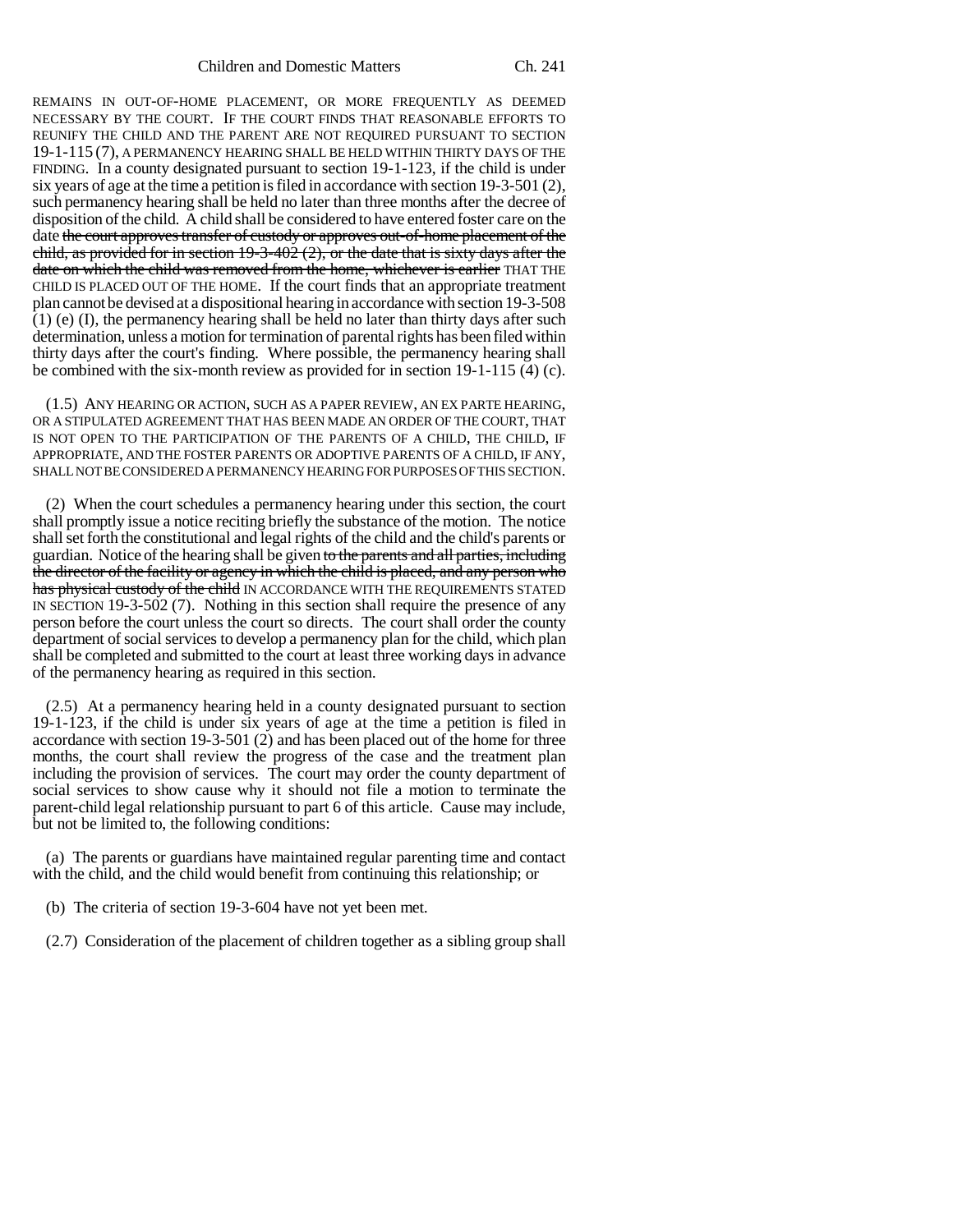not delay the efforts for expedited permanency planning or permanency planning in order to achieve permanency for each child in the sibling group.

(3) Except as provided in subsection (2.5) of this section, at the permanency hearing, the court shall first determine whether the child shall be returned to the child's parent or guardian, pursuant to section 19-1-115 (4) (b) and, if applicable, the date on which the child shall be returned, and whether reasonable efforts have been made to find a safe and permanent placement for the child. If the child is not returned to the custody of the child's parent or guardian, the court shall determine whether there is a substantial probability that the child will be returned to the physical custody of the child's parent, guardian, or legal custodian within six months. If the court so determines, it shall set another review hearing for not more than six months, which shall be a permanency hearing.

(3.5) AT ANY PERMANENCY HEARING CONDUCTED BY THE COURT, THE COURT SHALL MAKE DETERMINATIONS AS TO THE FOLLOWING:

(a) WHETHER PROCEDURAL SAFEGUARDS TO PRESERVE PARENTAL RIGHTS HAVE BEEN APPLIED IN CONNECTION WITH ANY CHANGE IN THE CHILD'S PLACEMENT OR ANY DETERMINATION AFFECTING PARENTAL VISITATION OF THE CHILD;

(b) WHETHER REASONABLE EFFORTS HAVE BEEN MADE TO FINALIZE THE PERMANENCY PLAN THAT IS IN EFFECT AT THE TIME OF THE PERMANENCY HEARING;

(c) IF A CHILD RESIDES IN A PLACEMENT OUT OF STATE, WHETHER THE OUT-OF-STATE PLACEMENT CONTINUES TO BE APPROPRIATE AND IN THE BEST INTERESTS OF THE CHILD; AND

(d) IF THE CHILD IS SIXTEEN YEARS OF AGE OR OLDER, WHETHER THE PERMANENCY PLAN INCLUDES INDEPENDENT LIVING SERVICES.

(4) If the court determines that the child cannot be returned to the physical custody of such child's parent or guardian and that there is not a substantial probability that the child will be returned to the physical custody of such child's parent or guardian within six months, the court shall enter an order determining the future status or placement of the child. Any court order regarding future status or placement of a child out of the home shall include specific findings concerning the placement goal for the child. Such findings shall include a determination of whether the placement goal for the child is that the child be returned to the parent, be referred for legal guardianship or custody, BE PLACED IN A PLANNED PERMANENT LIVING ARRANGEMENT, or be placed for adoption, in which case the county department shall file a motion for termination of parental rights. In cases in which the county department has documented to the court a compelling reason for determining that it would not be in the best interests of the child to return home, the court's findings shall include a determination of whether the placement goal for the child is that the child be referred for termination of parental rights, be placed for adoption, be placed with a fit and willing relative, be placed with a legal guardian or custodian, or be placed in another permanent living arrangement. THE COURT MUST BE PROVIDED WITH DOCUMENTATION OF A COMPELLING REASON FOR ESTABLISHING A PERMANENCY PLAN WITH A GOAL OTHER THAN REUNIFICATION, ADOPTION, OR LEGAL GUARDIANSHIP.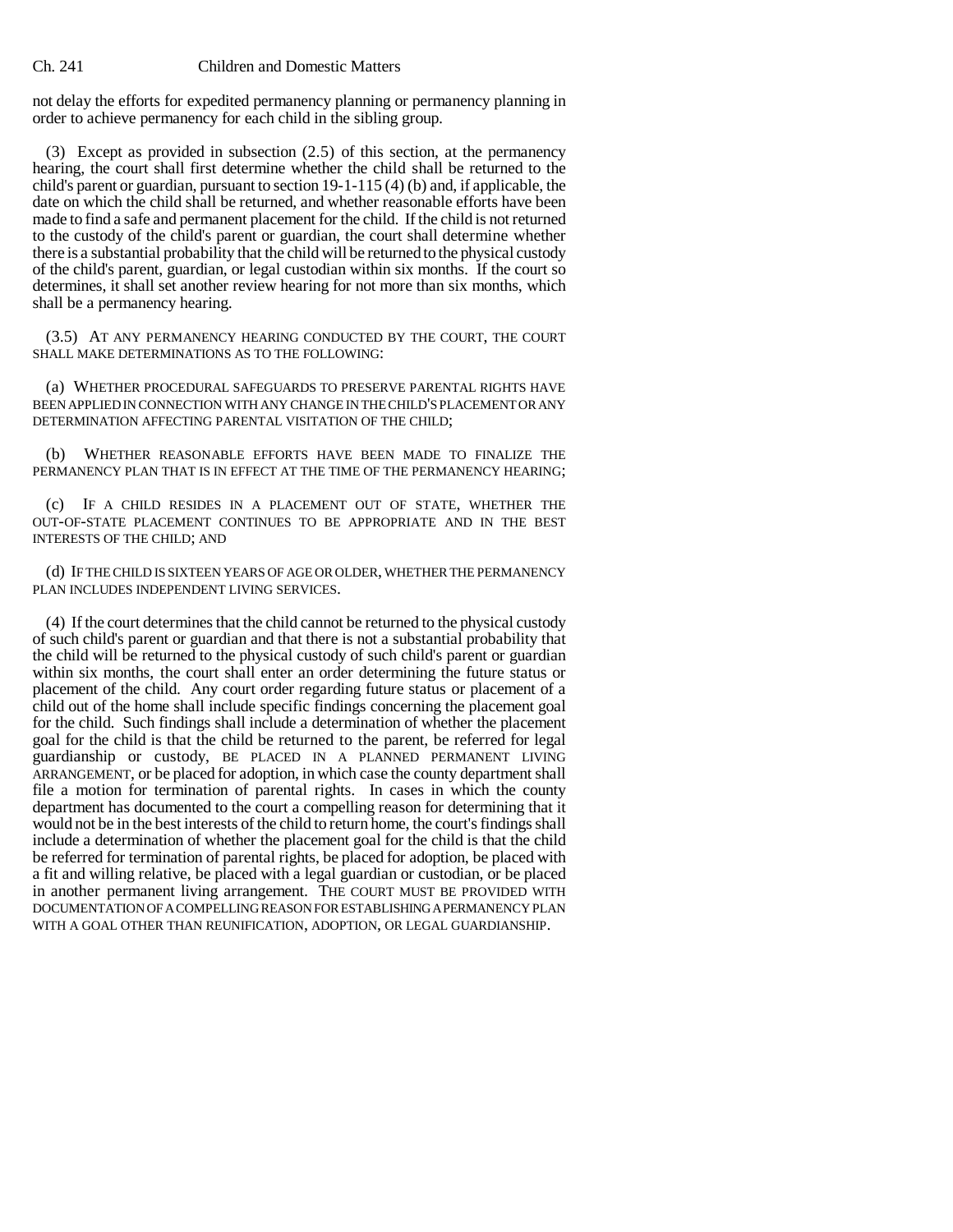(5) In order to enable the child to obtain a permanent home, the court may make the following determinations and orders:

(a) If the court finds from the materials submitted by the county department of social services that the child appears to be adoptable and meets the criteria for adoption in section 19-5-203, the court may order the county department of social services to show cause why it should not file a motion to terminate the parent-child legal relationship pursuant to part 6 of this article. Cause may include, but need not be limited to, any of the following conditions:

(I) The parents or guardians have maintained regular parenting time and contact with the child, and the child would benefit from continuing this relationship; or

(II) A child who is twelve years of age or older objects to the termination of the parent-child legal relationship; or

(III) The child's foster parents are unable to adopt the child because of exceptional circumstances which do not include an unwillingness to accept legal responsibility for the child but are willing and capable of providing the child with a stable and permanent environment, and the removal of the child from the physical custody of his OR HER foster parents would be seriously detrimental to the emotional well-being of the child; or

(IV) The criteria of section 19-3-604 have not yet been met.

(b) If the child is currently in a foster home and the foster parents are capable of providing and willing to provide a stable and permanent environment, the court may determine that the child shall not be removed from the home if the removal would be seriously detrimental to the emotional well-being of the child because the child has substantial psychological ties to the foster parents.

(6) (a) Periodic reviews conducted by the court or, if there is no objection by any party to the action, in the court's discretion, through an administrative review conducted by the state department of human services, shall determine whether the child's safety is protected in the placement, whether reasonable efforts have been made to find a safe and permanent placement, the continuing necessity for and appropriateness of the placement, the extent of compliance with the case plan, and the extent of progress that has been made toward alleviating or mitigating the causes necessitating placement in foster care and shall project a likely date by which the child may be returned to and safely maintained at the home, placed for adoption, legal guardianship, or guardianship of the person, or placed in another permanent safe placement setting.

(b) If the juvenile CHILD resides in a placement out of state, the entity conducting the review shall make a determination that the out-of-state placement continues to be appropriate and in the best interests of the *juvenile* CHILD.

(c) If the review is conducted by the department of human services as an administrative review, the department shall forward a copy of the findings required in paragraph (a) of this subsection (6) to the appropriate judicial district.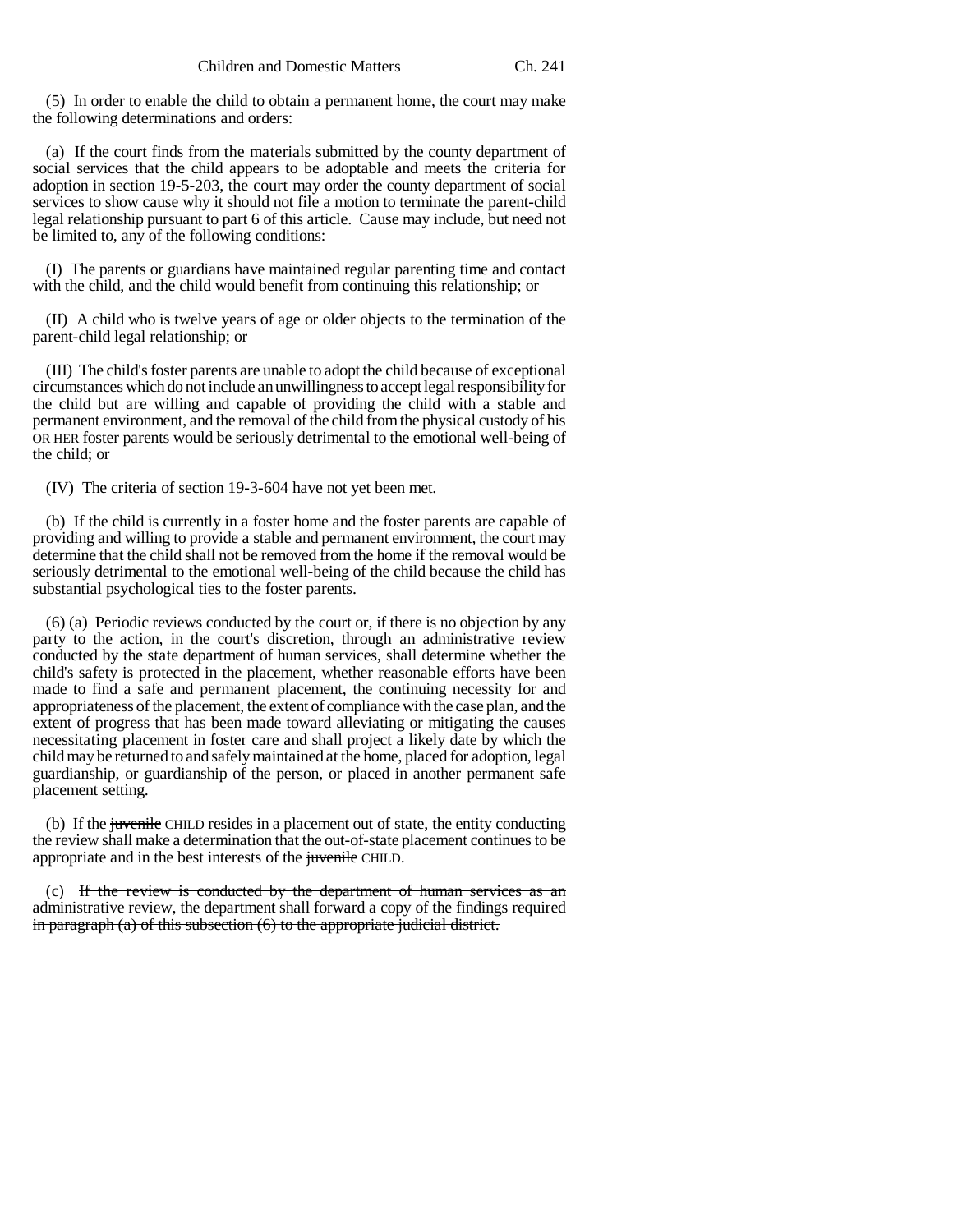### (7) (Deleted by amendment, L. 93, p. 390, § 4, effective April 3, 1993.)

(8) (a) Subsequent reviews by the court or, if there is no objection by any party to the action, in the court's discretion, through an administrative review conducted by the state department of human services, shall be conducted every six months except when the court requires a court review or when a court review is requested by the child's parents or guardians or by the child. In the event that an administrative review is ordered, all counsel of record shall be notified and may appear at said review. The entity conducting the review shall make the same determinations as are required at a periodic review conducted pursuant to paragraph (a) of subsection  $(6)$  of this section.

(b) If the juvenile CHILD resides in a placement out of state, the entity conducting the review shall make a determination that the out-of-state placement continues to be appropriate and in the best interests of the juvenile CHILD.

(c) If the review is conducted by the department of human services as an administrative review, the department shall forward a copy of the findings required in paragraph (a) of this subsection (8) to the appropriate judicial district.

**SECTION 12.** 19-3-703, Colorado Revised Statutes, is amended to read:

**19-3-703. Permanent home.** In a county designated pursuant to section 19-1-123, if a child is under six years of age at the time a petition is filed in accordance with section 19-3-501 (2), the child shall be placed in a permanent home no later than twelve months after the original placement out of the home unless the court determines that a placement in a permanent home is not in the best interests of the child at that time. In determining whether such a placement delay is in the best interests of the child, the court must be shown clear and convincing evidence that reasonable efforts, as defined in section 19-1-103 (89), were made to find the child an appropriate permanent home and such a home is not currently available or that the child's mental or physical needs or conditions deem it improbable that such child would have a successful permanent placement. The caseworker and the child's guardian ad litem shall provide the court with a report specifying which services are being given the child in order to remedy the child's problems. The case shall be reviewed at least every six months until the child is permanently placed. THE SIX-MONTH REVIEWS AND TWELVE-MONTH PERMANENCY HEARINGS SHALL CONTINUE AS LONG AS THE CHILD REMAINS IN FOSTER CARE. Clear and convincing standards of evidence shall be applicable at any such review. For the purposes of this section, a permanent home shall include, but not be limited to, the child's reunification with the child's parents; placement with a relative, with a potential adoptive parent, or permanent custody granted to another; or, if the child cannot be returned home, placement in the least restrictive level of care.

**SECTION 13.** 19-5-207 (2.5), Colorado Revised Statutes, is amended to read:

**19-5-207. Written consent and home study report for public adoptions.** (2.5) (a) In all petitions for adoption, whether by the court, the county department of social services, or child placement agencies, in addition to the written home study report described in subsection (2) of this section, the court shall require the county department of social services, the designated qualified individual, or the child